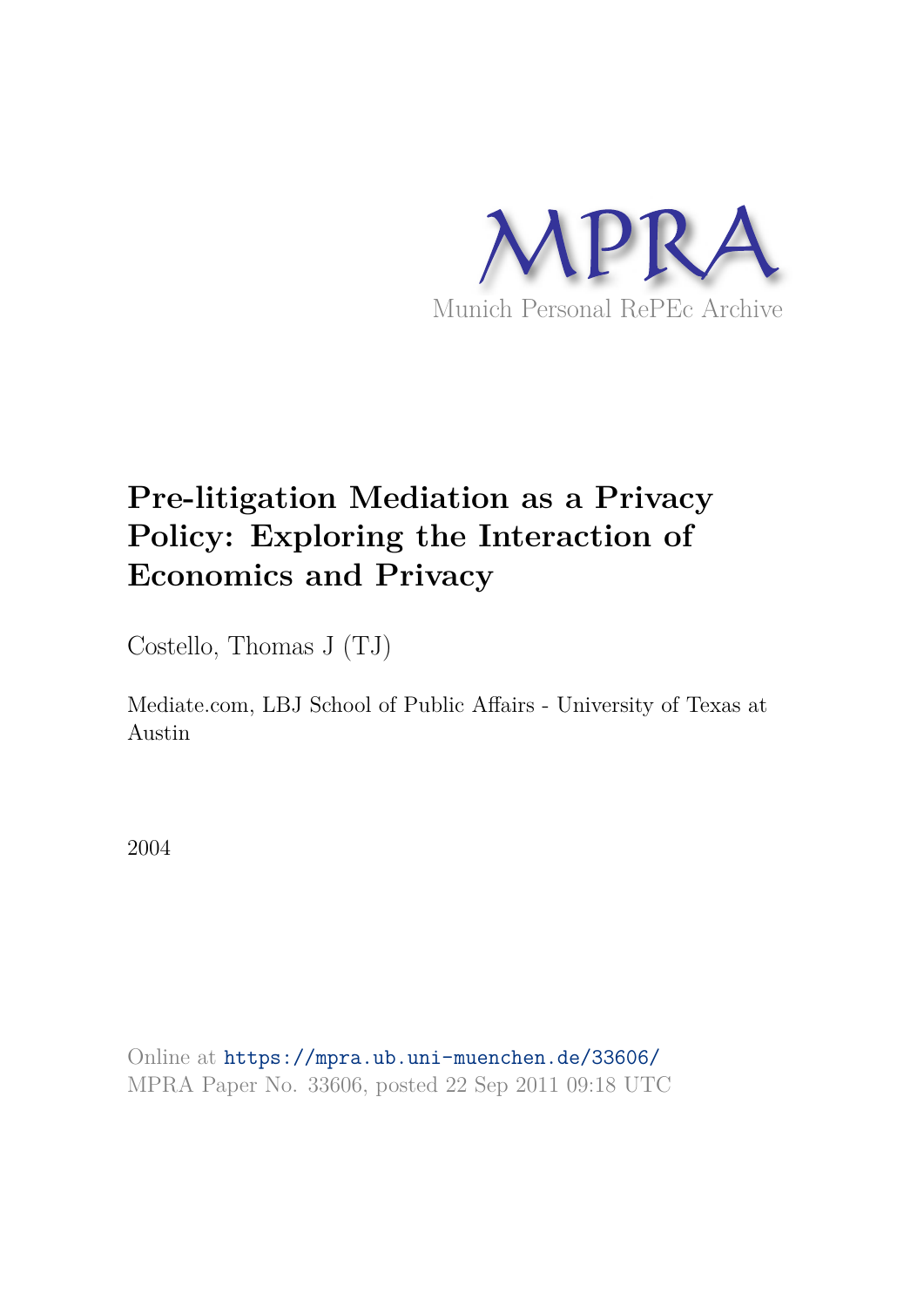# Pre-litigation Mediation as a Privacy Policy: Exploring the Interaction of Economics and Privacy

by **[TJ Costello](http://www.mediate.com/articles/costelloTJ1.cfm#bio)** 

April 2004

Privacy is often discussed in economic terms (retention, cost, scarcity, value, opportunity), yet economics is rarely part of the privacy policy debate. Alessandro Acquisti points out, "Economics is about allocating scarce resources among competing uses. Economics is about trade-offs." He continues to point out that even if a privacy concern is not measured by monetary criteria, "most [privacy discussions] do raise trade-offs - and economics can be used to analyze those" (2002, p. 2). With the legal structure of privacy comparable to a patchwork quilt (Gellman, 1998, p. 193), decision makers need to recognize how privacy can benefit consumers, businesses, and the overall economy and how privacy policy can directly interfere with and affect those benefits (Cate, 2001, xv).

Pre-litigation mediation is a perfect example of the economic trade-offs that exist in privacy policy. In pre-litigation mediation, costs and confidentiality work independently. However, there is a precarious balance that exists where, if either confidentiality or cost became less effective the entire mediation process might be damaged.

While the idea of mediation as privacy policy may seem odd, the implementation of mediation to resolve a dispute offers privacy protection that most other dispute resolution methods do not. It is precisely because of the privacy associated with mediation that an economic benefit exists. By looking at the privacy associated with mediation in terms of economic trade-offs, policy decisions in the public and private sectors can be made that will help ensure privacy and maximize economics.

#### **Pre-litigation Mediation**

It is widely agreed that the United States Constitution guarantees one's right to a trial. That right, however, can be waived through contract or separate agreement. Over time, the legal community has struggled with the fact that the courts have become adversarial, not conducive to preserving relationships, potentially very costly, and open to public review. This struggle has led to the increased use of alternative dispute resolution (ADR).

ADR is "a method for out-of-court resolution of conflict through the interventions of third parties" (American Arbitration Association [AAA]-Consumer Due Process, 1998, p. 8). ADR options include, but are not limited to, mediation, arbitration, mini-trials, and partnering. Of the ADR methods, mediation offers the most flexibility and greatest benefit for privacy retention and cost savings.

Mediation  $[1]$  has been described by the American Arbitration Association (AAA) and the courts as a process in which a non-aligned (neutral) third party (mediator) facilitates communication between disputants and assists disputing parties in reaching a mutually acceptable resolution to their dispute (AAA-Guide, 2000, p. 3; Stong, 2002, p. 5). In mediation, the mediator does not have the authority to impose a binding decision. The goal of mediation is for a mediator, utilizing skills such as facilitation, confidential individual conferences with the parties, and cost valuation, to get the parties involved to agree on a binding resolution.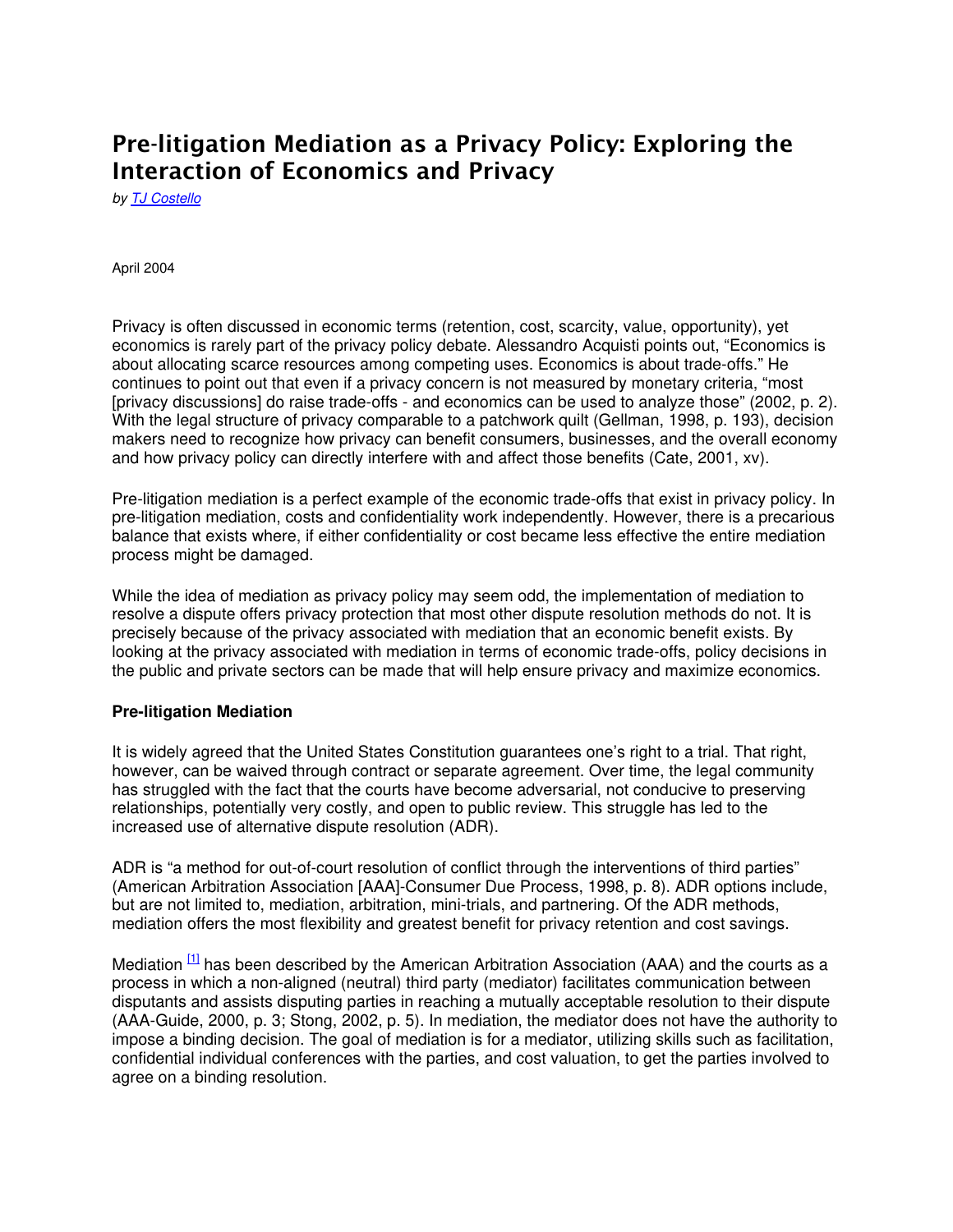Mediation as a method of resolving disputes is gaining more respect and use.  $[2]$  In fact, mediation has become the fastest growing form of ADR (Stamato, 2000; Personal Correspondence, Claire Gutekunst, December 4, 2002).

Pre-litigation mediation is one of the three main mediation methods; the other two are courtmandated mediation and post-filing mediation.  $3$  Of the three, pre-litigation mediation is the most productive offering the greatest amount of privacy as well as opportunity cost and other economic benefits. <sup>[\[4\]](http://www.mediate.com/articles/costelloTJ1.cfm#4)</sup>

## **Privacy in Pre-litigation Mediation**

Since Warren and Brandeis wrote "The Right to Privacy" in 1890, numerous definitions have been introduced to help explain, clarify, or institute privacy as a policy. Yet no agreement has been reached on what privacy means or encompasses. "The right to be left alone" - these six simple words have been the center of discussion for over one hundred years. Warren and Brandeis stated in their article "The Right to Privacy" (Harvard Law Review, 1890) that "Political, social, and economic changes entail the recognition of new rights¡ Gradually the scope of the legal rights broadened, and now the right to life means the right to enjoy life ¨C the right to be left alone" (1890, 1). The authors also suggest that every individual has the right to determine whether or not to withhold private information and thoughts from public scrutiny.

The definition by Warren and Brandeis that privacy is "the right to be left alone" has been noted continuously as a benchmark (Alderman & Kennedy, 1995). In discussing an economic view of privacy however, going beyond Warren and Brandies is necessary. Varian, for instance, states that privacy is the "right not to be annoyed" (1996, p. 3). Varian's definition could be considered a summary of Samarajiva's definition, which is "the capability to explicitly or implicitly negotiate boundary conditions of social relations" (1998, p. 283). While Varian and Samarajiva both look at privacy as a social interaction that should be defined on one's own terms, Richard Posner argues that privacy can be very selective and manipulative (1981a, p. 234). In commerce, the power to control selective disclosures of information about oneself is the "conceptual core of privacy" (Texas Advisory Commission, p. 11). Arthur Miller, in The Assault on Privacy, offers his own definition pertaining to public records: "Each individual is entitled to exercise reasonable control over what information about him is collected by government; its use; how it will be safeguarded; and when, to whom, and for what purpose it will be disclosed" (Texas Advisory Commission, 1977, p. 11). Privacy in a pre-litigation mediation comes in two forms. The first is the privacy retained by not filing court papers, for when a lawsuit is filed with the courts the dispute becomes a matter of public record. The second form is the confidentiality of the mediation process.

A dispute heard in pre-litigation mediation has not been filed with the courts, thus information about the dispute is not public. The privacy retained by not having the case in the public eye can be important especially when claimants do not want their identities disclosed and/or a business wants to avoid unnecessary scrutiny. If the potential exists for all phases of a trial and evidence presented to be available to the public, privacy is a strong incentive for disputing parties to enter the mediation process early in a legal dispute.

Confidentiality  $\frac{5}{2}$  is one of the greatest benefits of mediation, and this benefit is intensified through the use of pre-litigation mediation. In mediation, discussions can be held where both sides can feel comfortable revealing information to the mediator. Confidentiality in mediation is essential to allow the parties to candidly and thoroughly discuss all possible avenues of settlement (Sharp, 1998, 4). The knowledge that an informal, honest, and confidential discussion can take place with the mediator adds to the speed and success of mediation (Stamato, 2000, p. 38).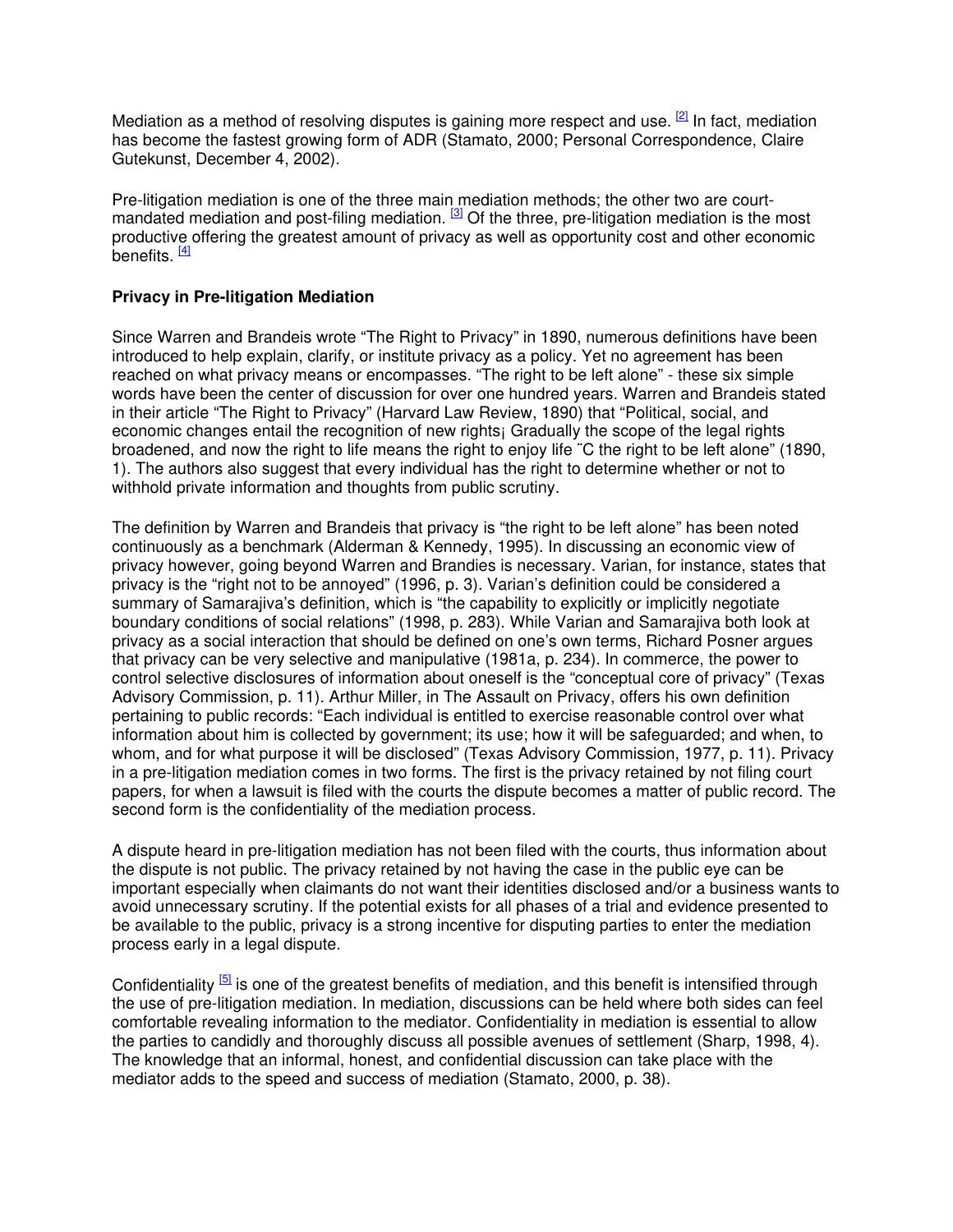A strong confidentiality component within the mediation process has been criticized by some lawmakers and consumer advocacy groups (Maharaj, 2000; Berman, 2000). The courts, however, have recognized the importance of confidentiality during mediation. The Court of Appeals for the Second Circuit reasoned that if the parties:

[C]annot rely on confidential treatment of everything that transpires during these [mediation] sessions, then counsel of necessity will feel constrained to conduct themselves in a cautious, tightlipped, non-committal manner more suitable to poker players in a high stakes game than adversaries attempting to arrive at a just solution of a civil dispute (Sharp, 1).

On July 9, 2001, the Supreme Court of California reaffirmed the confidentiality of all mediation communications when it ruled on Foxgate Homeowners' Association v. Bramalea California, Inc. (No. S087319 (Cal. July 9, 2001))(Madison, 2001). This decision upheld sweeping protection for the confidentiality of mediation. In doing so, however, the court recognized that a mediator's independent role "is also of paramount importance and should not be compromised" (Madison, p. 11). Conrad notes "guarantees of confidentiality facilitate an atmosphere of fairness and trust between the parties and the mediator, which is essential to an effective mediation" (1998, p. 46). <sup>[\[6\]](http://www.mediate.com/articles/costelloTJ1.cfm#6)</sup>

In the State of Texas, confidentiality plays a major role in mediation. The Texas ADR Procedures Act, Chapter 154, Civil Practice and Remedies Code Sections 154:053(b) and 154.073, strongly protects the confidentiality of mediation (Fagan, 2002). Additionally, Texas addresses confidentiality in mediation in the Texas Governmental Dispute Resolution Act of 1997. Section 2008.054 of this Act states that confidentiality of certain records and communications applies "to the communications, records, conduct, and demeanor of the impartial third party and the parties" (Texas SB 694, 1997). This legislation helps ensure the frank exchange of information between the parties and the mediator.

Parties might be less willing to discuss embarrassing or problematic situations with a mediator if either party believes information revealed during a mediation will become public knowledge either voluntarily or through a court order. With confidentiality protected by a mediator, parties are able to utilize the mediator's talents fully. Olivella pointed out, "If we ever have information that we do not want the other side to know, but we want the mediator to know it exists, we simply tell him not to divulge it" (Personal Correspondence, 2003). With enhanced confidentiality protections for communication within mediation, an increased use of the mediation process is likely to result (Stong, 2002, p. 6).

Confidentiality is not just a matter of a mediator or parties divulging information or keeping information out of the courts. Mediation is a private process (Stong, p. 5) designed to foster a more open and amicable setting, to which Stamato reminds us, it helps "individuals achieve better and more lasting resolutions of value to themselves, and to assist corporations in meeting and protecting their interests as well" (p. 29). A business participating in the mediation process usually does not wish to discuss its internal problems in an open forum, nor is there a wish to encounter the stress, embarrassment and impersonal features of the courts.

#### **Important Stakeholder Groups**

**Courts:** Potentially all civil matters can enter the court system. [\[7\]](http://www.mediate.com/articles/costelloTJ1.cfm#7) Pre-litigation mediation offers the courts a means of having non-criminal cases resolved before they enter an already overburdened court system. Courts are overburdened by their caseloads and are actually encouraging parties to enter mediation when a case is filed (Keating, 1995, 26; Lande, 1998, p. 22). The reduction of cases and the potential for an amicable decision has led the courts to look with favor on pre-litigation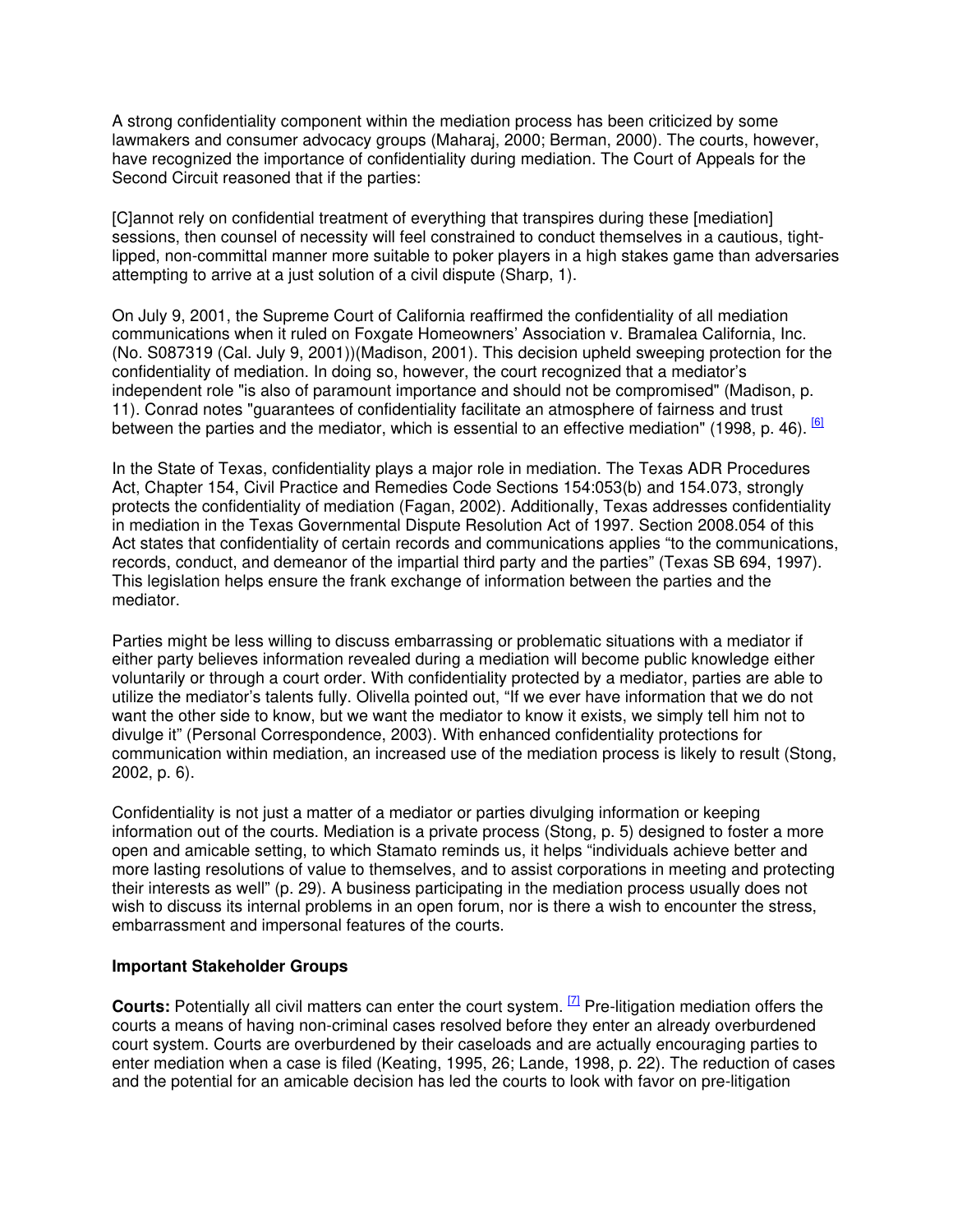mediation, and they have worked to preserve the integrity and confidentiality of the mediation process.

**Private Business:** Many of the civil cases that enter the courts involve corporations and private businesses. Corporations can utilize pre-litigation mediation for all non-criminal disputes including contractual and employment disputes. Businesses have the most to gain the by confidentiality of mediation and the potential cost savings associated with the process.

**Individuals:** The use of pre-litigation mediation by individuals has become more common especially with the growing popularity of employment ADR programs. Additionally, pre-litigation mediation is gaining popularity for divorce settlements and other civil problems (such as neighbor-againstneighbor disputes). While the confidentiality within the mediation process could have a potential negative effect on society and the general public's access to information, on an individual basis the confidentiality of mediation allows for a positive, more creative, less time consuming, and mutually agreed upon resolution.

## **Costs**

The societal costs of pre-litigation mediation must be considered. When a lawsuit is filed with the courts, the dispute becomes a matter of public record and is available to the press, corporate analysts or any other member of the public who might be following court matters. While it can be argued that public record of a lawsuit can be embarrassing, create questions, and potentially hurt future or current relationships, without a public record there is no public discussion about the cause of the lawsuit nor is there discussion over what the outcome might be. This discussion can be important in cases involving questionable business practices. It can be argued that, if a business is allowed to utilize a legal mechanism to avoid public scrutiny, privacy and confidentiality work against the public interest. In September 2000, a controversial article in the Los Angeles Times written by Davan Maharaj pointed out numerous companies who have "secretly" settled product liability cases in mediation thus denying the public the right to know about corporate practices and product defects (2000). Maharaj implies that the confidentiality of mediation was the principal reason for this lack of information. The point made in this article is correct; the American people do have a right to know about such complaints (Berman, 2000, 6).

Another cost is the fact that mediation is reliant upon the good will of the concerned parties. As mediator Michael Shane has pointed out, "The end result is totally up to the parties involved" (1997). As Flemming puts it, "empirical evidence has shown that [some] parties tend to have an ¡®overconfidence bias' as to their side of the case"; he later states that it is also possible for a party's expectations to be unknowingly low (Personal Correspondence, July 11, 2003). The lack of discovery and depositions in mediation may prove a disadvantage to the mediation process and the parties.

The mediator has no power to impose an outcome on disputing parties. Mediation in any form is not binding on any party unless all parties agree to a specific settlement. One's right to a trial by court is not waived by agreeing to mediate. Either party may end the mediation process at any time. If any of the parties enter into mediation without a reasonable expectation of settlement, the cost of a prelitigation mediation could include the time spent preparing and attending the mediation, any cost associated with the mediation (e.g., mediators' fees, lawyers' fees, opportunity cost), and in the end the case would simply go to the courts anyway. If mediation is to be successful, the parties must come together with an understanding of the problems each side faces. Shane points out that if parties do cooperate, "a plethora of ideas can exist to find a resolution [and] a mediation settlement is almost guaranteed" (1997).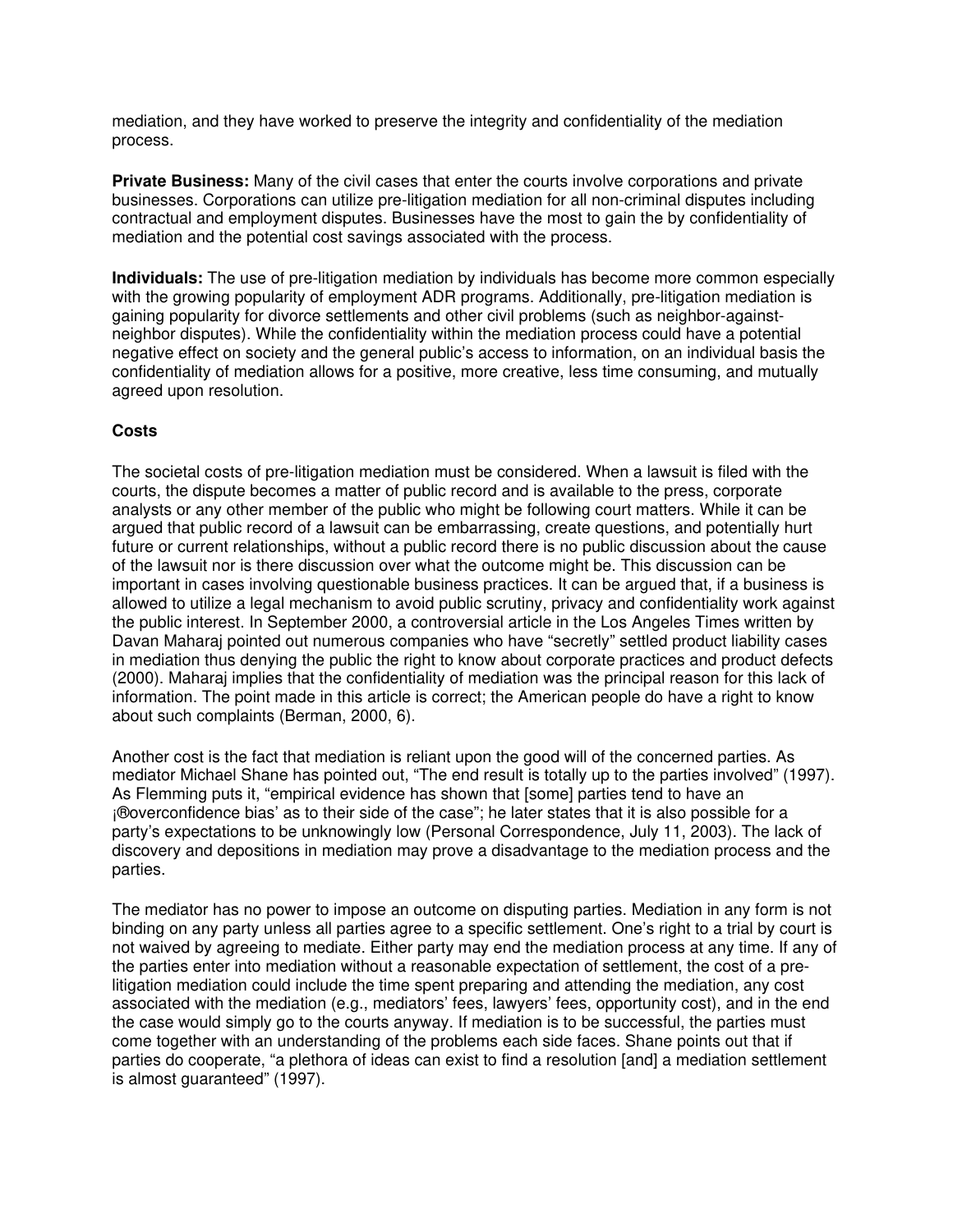#### **Benefits**

Pre-litigation mediation has two very important benefits, economic cost reductions and confidentiality. From an economic standpoint, mediation, if conducted prior to filing a formal lawsuit, is a cost-effective form of dispute resolution. Pre-litigation mediation reduces direct costs and indirect costs, saves time, and more than likely helps retain relationships. With regards to confidentiality, as discussed earlier, pre-litigation mediation offers opportunities to utilize a third party mediator's skills to come to a binding agreement. Confidential information and private situations can be shared and discussed during the process without fear of public disclosure or scrutiny. If prelitigation mediation fails to bring about an agreement, the mediation process can lead to a case being settled independently before a formal filing. If the case is filed with the courts, the confidentiality of the mediator and the mediation process, having been affirmed by the courts, disallows any discussion of matters discovered during the mediation.

Mediation has grown as a method of choice to resolve disputes. The growth in mediation is especially evident in matters that can be resolved before a lawsuit is filed, including employment ADR, business-to-business agreements, and many other civil disagreements. Governmental authorities have recognized the benefits of pre-litigation mediation. For instance, the state of North Carolina has taken advantage of the comparatively quick resolution time and the confidentiality of pre-litigation mediation by authorizing pre-litigation mediation in the case of farm nuisance disputes and for Y2K disputes (North Carolina, 2000, p. 7).

Legal costs for businesses, governmental institutions and individuals alike have the potential of being burdensome and can be reduced through pre-litigation mediation. As Michael Olivella puts it, "The costs that are saved by mediation flow from avoidance of costly litigation. Mediation at the courthouse steps doesn't save anywhere near as much because the bulk of the costs have been incurred by that time" (Personal Correspondence, Olivella, 2003).

Resolving a dispute early does not just save direct costs (e.g. direct legal fees, lost labor hours) and time lost in the legal process (e.g. depositions, court delays). Because mediation is informal, it preserves long-standing relationships. Pre-litigation mediation's success can be seen in employee retention and in the maintaining of business and personal relationships. For instance, a long-term employee can work through a mediator to achieve an amicable solution to a dispute with his employer, or a business might use mediation to settle a problem with a valued customer. In each case, parties may have been doing business with each other for years. Neither party wants to dissolve the relationship. The result of a successful mediation is an agreement that both parties believe to be fair.

The indirect savings from an amicable resolution through mediation are invaluable. For example, in schools, the potential of lawsuits being filed against teachers adds to the stress shown to be a cause to teachers leaving the profession (Bradley, et al., 2001). "When there is a situation where a parent's feelings need to be heard and a teacher's rebuttal is [essential], confidentiality of the neutral is of the utmost importance. The use of [mediation] for disputes is a real and viable option" (Personal Correspondence, Jack Elrod, March 31, 2002). Mediation can bring schools and parents closer together and help construct positive relationships. It often results in educators and parents reaching an agreement that pleases both parties and helps each party gain a deeper understanding of the other's views -- at a fraction of what the overall cost would have been if this dispute were not resolved amicably (Council for Exceptional Children, 1996, 3). The parents have to decide if solving a problem amicably is their goal.

Pre-litigation mediation as a means of resolving employment disputes has gained popularity since the United States Supreme Court decided that a mandatory arbitration clause does not preclude the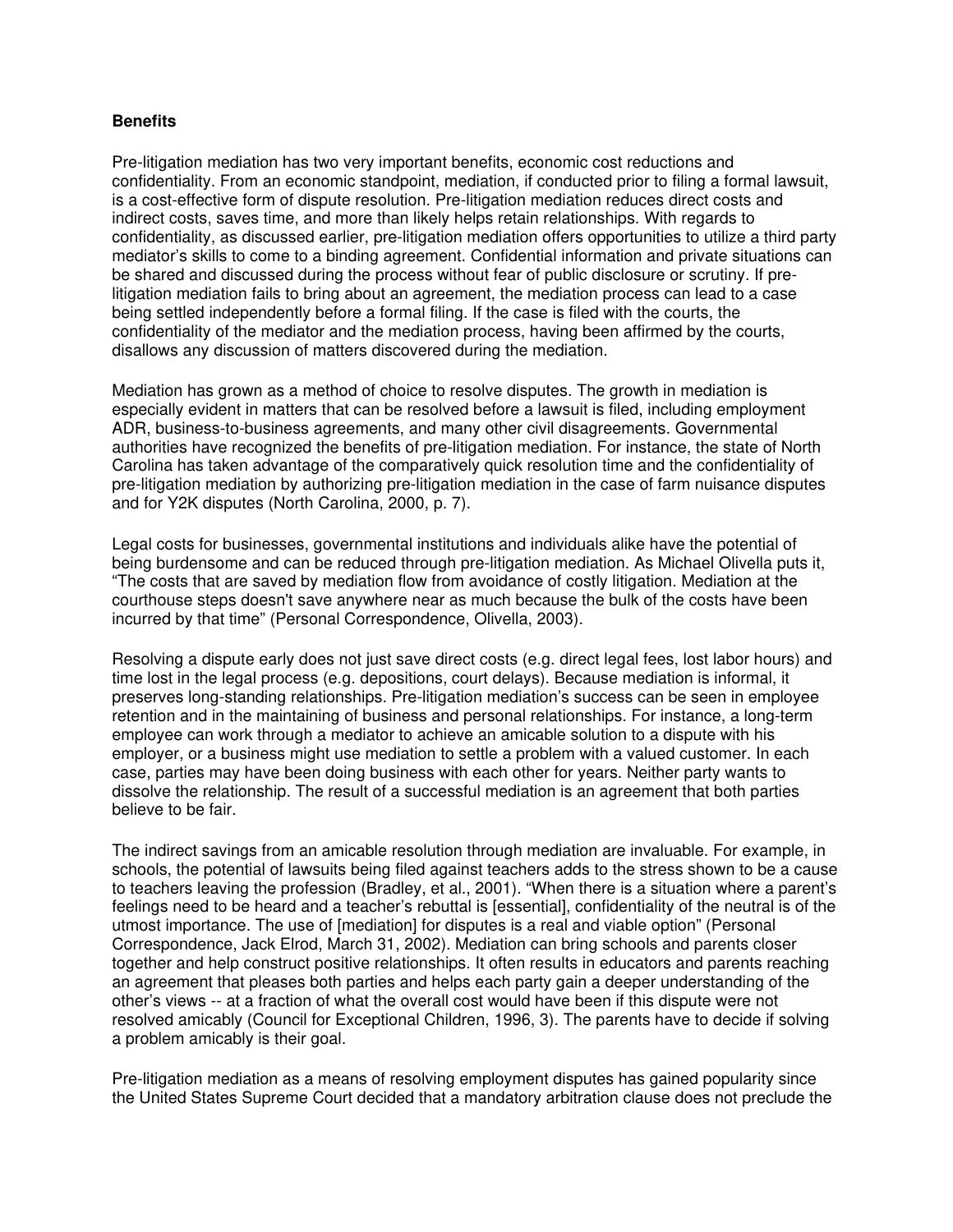Equal Employment Opportunity Commission (EEOC) from filing a suit against an employer (EEOC v. Waffle House, Inc, 2002). Mandatory arbitration clauses were popular in the early 1990's as a way to discourage lawsuits. The thought, at that time, was that if a lawsuit did arise the dispute would at least stay out of the courts.

The new approach is to keep an internal dispute from getting to a point where a suit even needs to be filed -- to resolve a problem at its earliest stage. Utilizing a professional mediator to review all the information provided and work with the parties should, in the end, help the parties agree on an amicable and sometimes creative solution. Pre-litigation mediation has proven very successful in employment disputes, since these cases typically involve valued employees who are not looking to establish blame but rather to resolve a situation and to be heard. <sup>[\[8\]](http://www.mediate.com/articles/costelloTJ1.cfm#8)</sup> Mediation can be used to resolve the problem, retain an employee, and avoid having an internal problem escalate to a point where one of the parties believes his only recourse is filing a lawsuit. With costs associated with hiring employees (opportunity costs, training costs, lost time) so high, employment mediation programs are being utilized by many organizations including, UBS PaineWebber, Brown and Root, AAA, and Starwood.

## **Final Thoughts**

Mediation, in particular pre-litigation mediation, is uniformly recognized as the best opportunity to resolve a dispute (Stong, 2002, p. 5; Olivella, 2003; Glenn, 1993, p. 36). Mediation is an alternative to litigation that "not only saves disputants time and money, but also permits them to work together to settle disputes and remain amicable afterward" (Conrad, pp. 58-59). This amicable outcome is what drives mediation. As Keating has said, "Mediation preserves the privacy of the disputants' concerns during the continuing dispute. If the mediation occurs prior to recourse to the courts, the conflict need never be subjected to public scrutiny at all" (1995, 19).

With regard to privacy within mediation, the protection of confidentiality is of utmost concern. Confidentiality, which has been challenged by some, is the key to continued use and success of prelitigation mediation. As shown earlier, the courts in California and the legislature in Texas are examples of how policy professionals can reinforce confidentiality within the mediation process. Other states and the federal government need to reinforce the confidentiality of mediators and of the mediation process through legislation of their own.

Additionally, to answer the critics who say privacy associated with pre-litigation mediation denies the public the right to know, the answer is not the mediation process; rather it again lies with stronger legislation. Stronger legislation about product disclosure and corporate responsibility, such as requiring businesses to report complaints against them will help relieve this controversy, not a weaker mediation process (Berman, 2000).

Most legal experts agree that legal costs can be reduced substantially if a problem can be resolved early. In litigation there can be significant direct costs associated with a dispute, including costs associated with attorneys and court costs. Additionally there are indirect costs such as an employee's time, loss of an employee, loss of a customer, loss of a business relationship, or just a loss of faith between parties.

If both parties' goals are to resolve the dispute quickly and avoid high legal costs, mediation provides a means of achieving those goals. "The issue is not whether individual litigants can achieve cost savings by using ADR in specific disputes -- the answer to that question is almost certainly yes" (Hensler 1994, 2).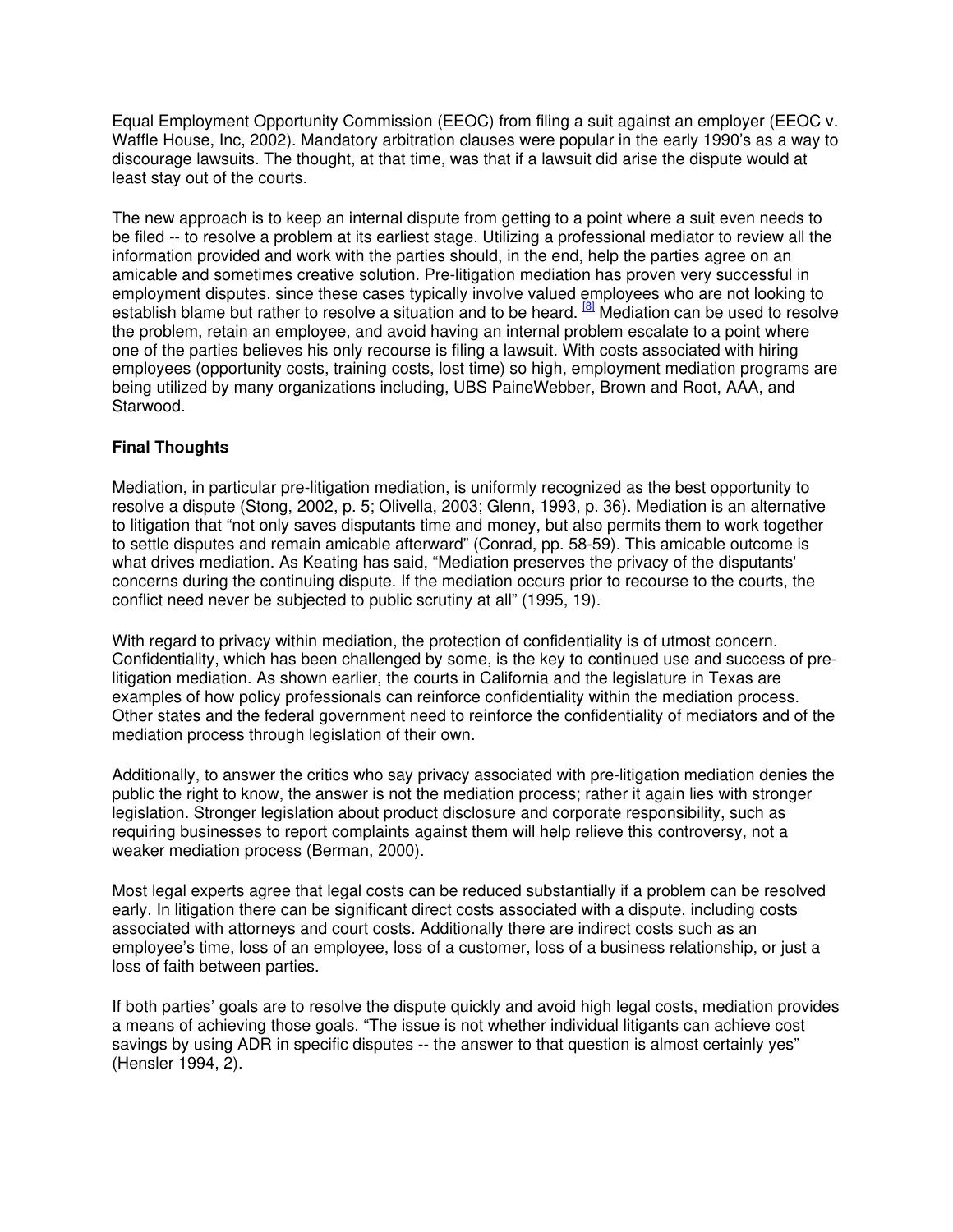Jack Elrod, General Counsel for the Dallas (Texas) Independent School District (DISD) believes there are a sizable number of disputes within the DISD that should and could be resolved at an earlier stage than they are. "There is too much litigation and too many lawyers making too much money off of school districts," stated Elrod. "I see hundreds of thousands of dollars going out every couple of months that could be used for teachers and in the schools" (2002).

Table 4.1 illustrates how pre-litigation mediation can reduce litigation costs. Glenn (1993) provides the numbers based on a fictitious case between an accountant and his client. The accountant has mishandled a corporate tax return. He is trying to rectify the situation as fast as possible and is comparing the cost of mediating the case or allowing it to go to litigation. The assumption is that damages will be the same with either option.

Table 1 - Example of Mediation Savings

| <b>Stages of Dispute Resolution</b> | <b>Lawsuit filed in Court</b> | <b>Mediation</b> |
|-------------------------------------|-------------------------------|------------------|
| Initial consultation                | \$3,500                       | \$3,500          |
| <b>Discovery</b>                    | \$25,000                      | \$1,000          |
| Experts before trial                | \$5,000                       | \$3,000          |
| Depositions before trial            | \$8,000                       | \$0              |
| Trial preparation                   | \$10,000                      | \$0              |
| Settlement discussions              | \$5,000                       | \$5,000          |
| Trial (three days)                  | \$15,000                      | \$0              |
| Post trial (no appeal)              | \$2,500                       | \$0              |
| Cost of disruption to company       | \$40,000                      | \$5,000          |
| <b>Total Resolution Costs</b>       | \$114,000                     | \$17,500         |

Source: Glenn, 1993, p. 37

The Law Firm of Katz, Kutter, Alderman & Bryant formed a practice area specifically designed to manage pre-litigation mediation cases.  $[9]$  According to Mike Olivella, who chairs this section of the firm: Statistically, one of our clients has documented a reduction in costs amounting to over 70% when comparing claims handled prior to pre-litigation mediation as compared to claims handled in the traditional method. A side benefit is the documented reduction in the amounts paid to resolve the claims, which also exceeds 70%. In the way of hard numbers, prior to 1991, this client spent \$115,000 on average, per claim, on attorney's fees, costs, expenses, verdicts and settlements. Between 1992 and 2000, the average spent by the client to handle the same type and number of claims dropped to approximately \$35,000. That meant \$80,000 less was spent over a 9-year period and almost 1,000 claims were handled during that time frame. If you do the math, the company saved \$80 Million over that time frame (2003).

Numerous businesses, governmental bodies, as well as the courts, have utilized or offered positive opinions about mediation, especially pre-litigation mediation. Each describes the various economic benefits as a reason for their use and positive opinions of mediation, but they also claim confidentiality as the linchpin to mediation's success. Without the free and open discussion encouraged in mediation, there would be no reason to mediate disputes, and the option to resolve disputes in a non-adversarial, solution-finding manner would disappear. <sup>[\[10\]](http://www.mediate.com/articles/costelloTJ1.cfm#10)</sup>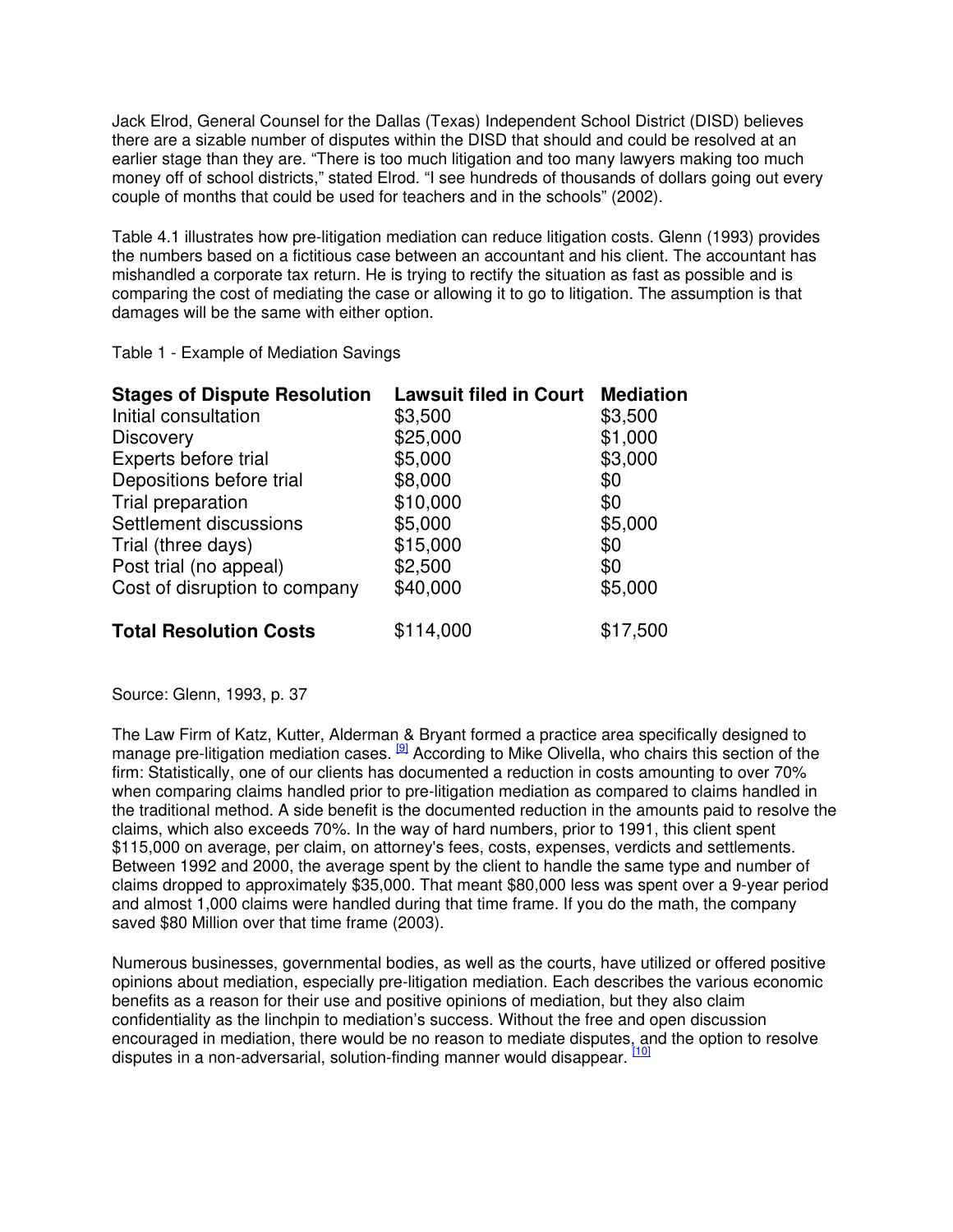Pre-litigation mediation's opportunity costs need to be as low as possible for claimants. Many prelitigation mediations revolve around having both parties willing to utilize the confidential aspect of mediation. For instance, in employment mediation, when an employer absorbs the initial costs, the employee is much more willing to accept the mediation process and is more comfortable discussing the situation surrounding the dispute and accepting the final agreement. If one of the main goals of pre-litigation mediation is retaining relationships, making the process as simple and cost effective for employees, clients, and customers will make achieving that goal more likely.

Organizations such as the American Institute of Architects have suggested that their members include mediation clauses in all contracts. Other industry and trade associations need to encourage their members to incorporate pre-litigation mediation clauses in their contracts. Organizations should keep the clauses simple, and emphasize privacy and confidentiality. The clauses need to be "customer friendly," and provide equal participation in choosing the venue and the mediator.

Samarajiva notes, "Public attitudes are affected by laws and regulatory processes as well as by corporate practices" (1998, p. 302). Rubin and Lenard point out that "it is easy for individuals to say they want more of a particular good (e.g., privacy) when not being made aware of potential costs" (p. 49). If costs and benefits of a privacy policy are understood, the economic trade-offs associated with a particular privacy concern will seem more worthwhile. Clearly, pre-litigation mediation saves costs, direct and otherwise. Also clear is how mediation offers privacy protection. In this case, economic factors and privacy concerns work side by side. The confidentiality has no direct cost and legal savings are not due directly to enhanced confidentiality. Yet mediation would not be successful without both confidentiality and cost savings.

Understanding pre-litigation mediation as a privacy policy as well as from an economic perspective is important, and moreover a strategy that works. The privacy surrounding mediation can be improved or strengthened by looking at the trade-offs brought about by this interaction of privacy and economics. This article has shown how economics (lower costs, retained relationships, etc.) and privacy (confidentiality and lack of public disclosure) can be reliant on each other to be effective yet be independent in development. A lack of understanding of the issues surrounding mediation or an unwillingness to implement privacy policies effectively will have economic consequences on all parties involved.

# **Appendix A.**

#### Defining Terms:

Mediation Source: The State of North Dakota ¨C Office of Administrative Hearings offers this comprehensive definition of mediation and its uses. Source: the North Dakota ¨C Office of Administrative Hearings.

Mediation is the most popular form of ADR, in which a third-party neutral, a mediator, guides the interaction of the participants. A mediator will:

- Maximize communication between the parties, ensuring all parties are treated with dignity and respect.
- Identify the interests behind the positions the parties have taken in the dispute.
- Meet with all parties in one group and/or talk to each party individually and move back and forth between the tables if that is helpful. Information shared with the mediator in these sessions will not be relayed to the other party unless the mediator is given specific permission to do so.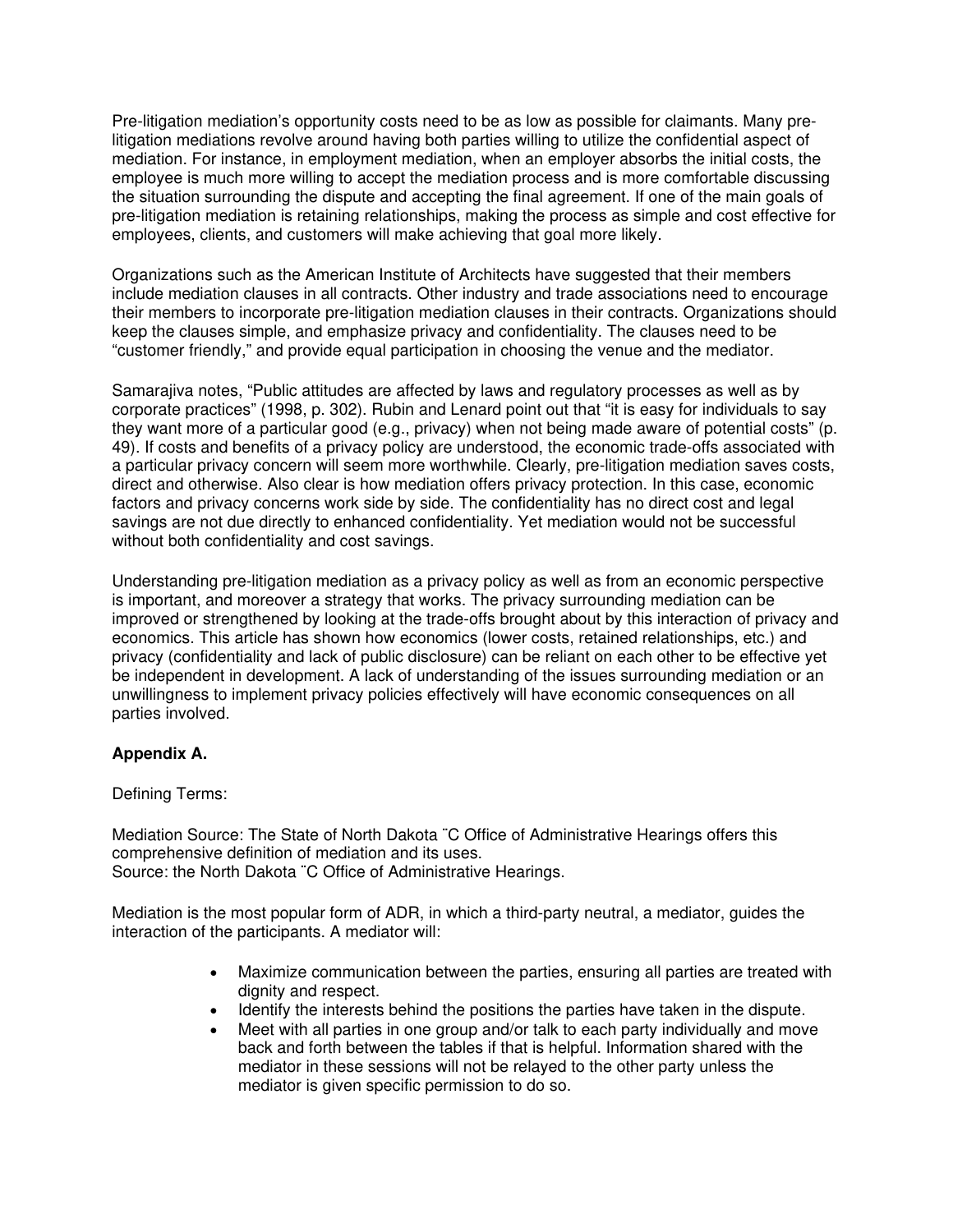- Assist parties in the generation and evaluation of options which may resolve the dispute to the satisfaction of all parties.
- Assist in writing any agreement which may remain confidential unless otherwise required by law.

Communications are confidential.

• Communications in a mediation or between the parties and the mediator are confidential. Each party can give the mediator confidential information knowing that the mediator will not share that information with anyone else unless the party gives permission to do so. Sharing information in a mediation does not, however, protect information if it is otherwise discoverable in litigation, or public information as required by law.

Participants have the ultimate control over the outcome.

- agreement to resolve it. • Parties, who have the most knowledge about the dispute, can fashion an
- Parties may create solutions satisfactory to all parties that may not be available through a formal legal or administrative process.
- The mediator cannot force the parties to reach any agreement.
- The mediator cannot enter any orders in any pending case related to the mediation.
- Participants do not give up any right they have to litigation or a hearing by participating in a mediation.

Mediation often works because the process allows the parties to:

- . Express their feelings and interests
- Be heard in a confidential process.
- Identify what is really important to them.
- Get feedback from a neutral outsider about the dispute.
- Formulate options for resolving the dispute and evaluate the pros and cons of each option.
- Have absolute control over whether agreement is reached.

Mediation is particularly appropriate when:

- The parties have an ongoing relationship.
- The consequences of not resolving the dispute are negative, i.e., expensive, time consuming, risky, or otherwise unsatisfactory.
- There is a wide range of potential resolutions to the dispute.

Mediation is probably not appropriate when:

- An agency needs a legal interpretation by a judicial body to guide future actions.
- An agency is seeking to establish an important precedent.

# **Personal Correspondence**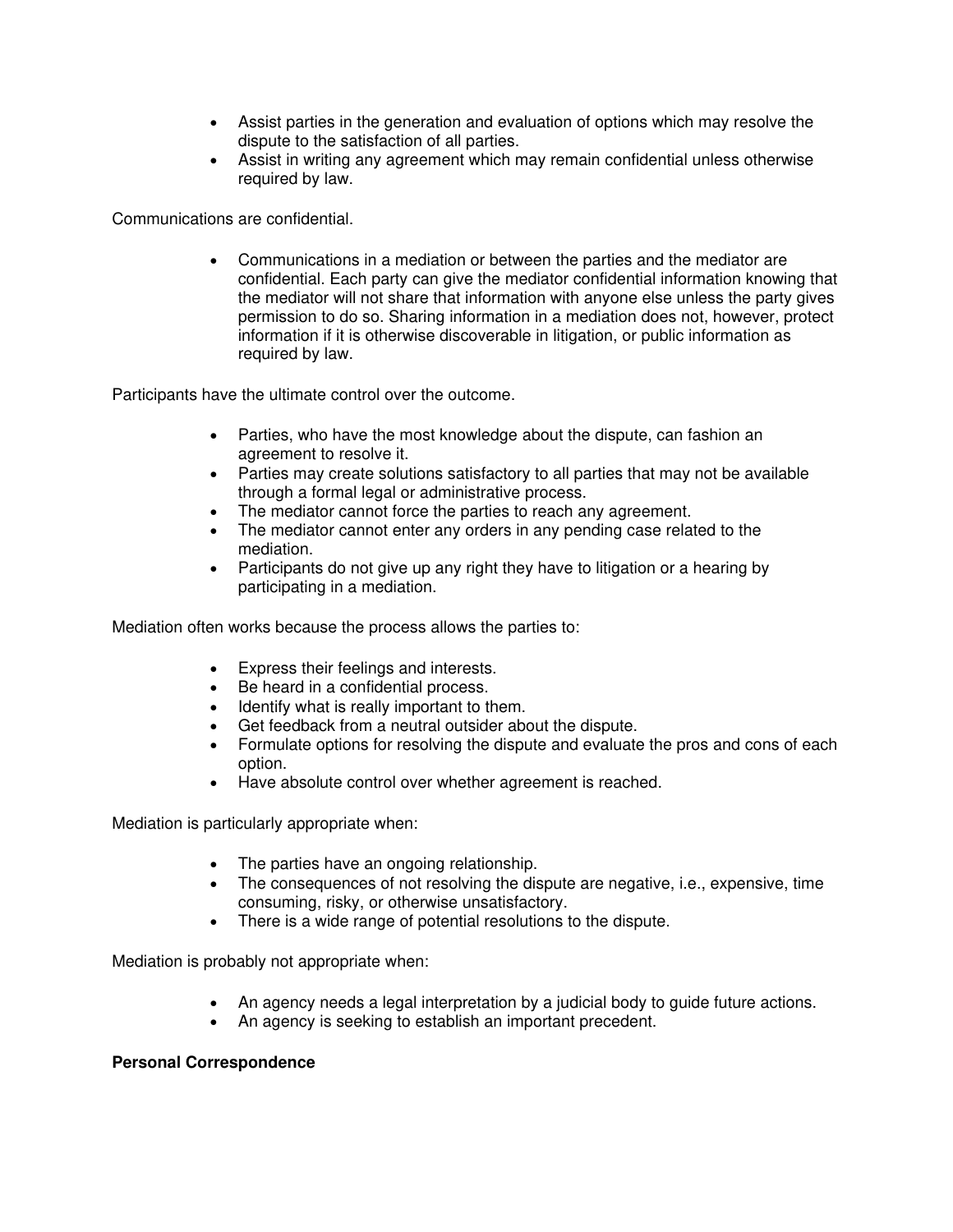Throughout the course of writing this article, a number of interviews, letters, e-mails, discussions, and workshops were utilized. Below is a list of those whose expertise is incorporated in this article either directly or indirectly. Their time and assistance is greatly appreciated.

- Acquisti, Alessandro, Assistant Professor, Carnegie Mellon University, Pittsburgh, PA through the School of Information and Systems at the University of California at Berkeley, Berkeley, CA and (June 4, 2003)
- Brown, Laura, Chief Librarian, American Arbitration Association, New York (December 27, 2002)
- Doty, Philip, Professor, School of Information, University of Texas at Texas (Fall 2002 and Spring 2003)
- Elrod, Jack, General Counsel, Dallas Independent School District (March 31, 2002).
- Flamm, Kenneth, Dean Rusk Chair in International Affairs, Lyndon B. Johnson School of Public Affairs, University of Texas at Austin (Spring 2003)
- Flemming, John, Mediator, Galton, Cunningham & Bourgeois, P.L.L.C., Austin, TX (July 11, 2003)
- Gutekunst, Claire, Partner, Proskauer Rose LLP., New York (December 2002)
- Meade, Robert, Vice President, American Arbitration Association (Spring 2001 and January 2003)
- Advocacy, Katz, Kutter, Alderman & Bryant, P.A., Tallahassee, Florida (January • Olivella, Mike, Department Chair ¨C Alternative Dispute Resolution and Mediation 23, 3003)
- Wolf, Chris, Partner, Proskauer Rose LLP., Washington, DC. (Dec. 11, 2002)

# **References**

Technologies." PhD. Dissertation, The University of California at Berkeley, 2002, (Draft). Previously presented at the Workshop on Socially-informed Design of Privacy-enhancing Solutions in Ubiquitous Computing, Ubicomp 2002. Acquisti, Alessandro, "Protecting Privacy with Economics: Economic Incentives for Preventive

Acquisti, Alessandro, Roger Dingledine, and Paul Syverson, "On the Economics of Anonymity." Financial Cryptography, 2003, (Draft).

Alderman, Ellen, and Caroline Kennedy, The Right to Privacy, New York: Alfred A. Knopf, (1995).

Procedures. Available: http://www.adr.org/index2.1.jsp?JSPssid=15727&JSPaid=37505. Accessed: March 21, 2003. American Arbitration Association (AAA), AAA ¨C Dispute Resolution Services Worldwide: Rules and

American Arbitration Association (AAA), Consumer Due Process Protocol: A Due Process Protocol for Mediation and Arbitration of Consumer Disputes, New York, May 1998.

American Arbitration Association (AAA), Guide to Mediation and Arbitration for Business People. New York, September 2000.

Berman, Lee Jay, "Hands Off Mediation Confidentiality." Mediate.com (September 2000), Accessed July 24, 2003 from: http://mediate.com/articles/berman.cfm.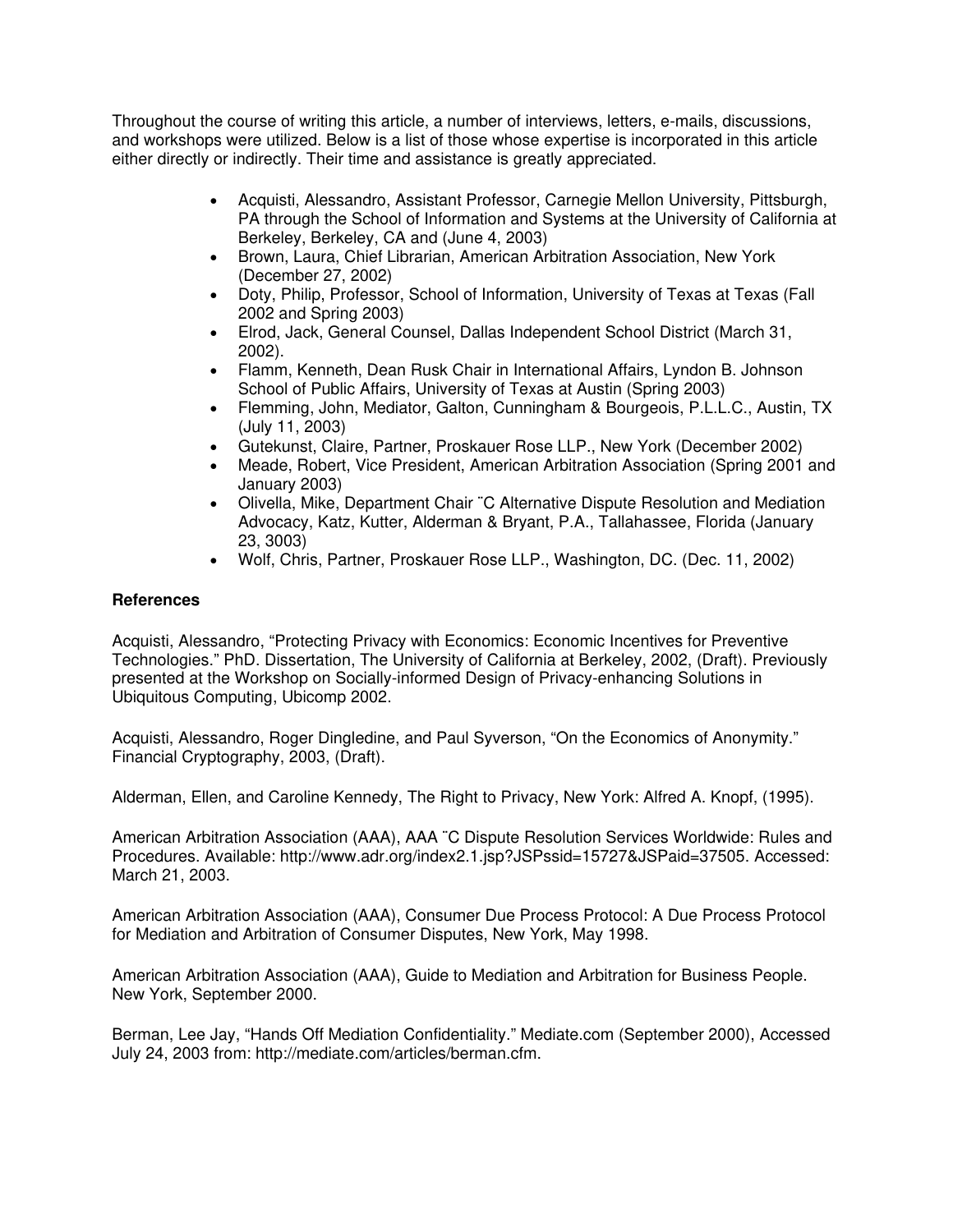Bradley, Allison, TJ Costello, Robin McMillin and Bob Popinsky, "Redefining the Texas Teacher Shortage: Key Issues in Retention and Recruitment of Quality Educators." Policy Briefing Paper ¨C Texas State House of Representatives, Presented to Speaker Pete Laney's Office of Education Affairs, December 2001.

Cate, Fred H., Privacy in Perspective, Washington, DC, The AIE Press, (2001).

Clymer, Adam. "In the Fight for Privacy, States Set Off Sparks." The New York Times ¨C Week in Review (July 6, 2003), Section 4, p. 1.

Conrad, Daniel R., "Confidentiality Protection in Mediation: Methods and Potential Problems in North Dakota." North Dakota Law Review, Vol. 74 No. 1 (1998).

Council for Exceptional Children, "Mediation Opens Door to Amicable Dispute Resolution for Schools, Parents and Students", (October 1996), Accessed March 23, 2003 from: http://www.ldonline.org/ld\_indepth/legal\_legislative/mediation.html.

DeCew, Judith Wagner, In Pursuit of Privacy. Ithaca, New York: Cornell University Press, 1997.

Doty, Philip, "Digital privacy: Toward a new politics and discursive practice." In Martha E. Williams (Ed.), Annual review of information science and technology, (Vol. 35, pp. 115-245), Medford, NJ: Information Today (2001).

2003 from: http://supct.law.cornell.edu/supct/html/99-1823.ZS.html. Fagan, Wayne I. and Brian D. Shannon, "A Potential Threat to Texas ADR." State Bar of Texas, A legal Perspective ¨C Alternative Dispute Resolution, (2002), Accessed March 23, 2003 from: EEOC v. Waffle House, Inc., U.S. Supreme Court No. 99-1823 (Jan. 15, 2002). Accessed March 22, http://www.texasbar.com/globals/tbj/jan02/ADR.asp.

Resolution." The Cato Institute, Regulation ¨C The Cato Review of Business and Government No. 2, 1994, Accessed February 9, 2003 from: http://www.cato.org/pubs/regulation/regv17n2/reg17n2- Gaplan, Bryan. "Creeping Privatization: The Present and Potential of Alternative Dispute currents.html.

Gellman, Robert, "Does Privacy Law Work?" In Philip E. Agre & Marc Rotenberg (Eds.), Technology and privacy: The new landscape, 1998. (pp. 193-218). Cambridge, MA: MIT Press, 1998.

. Glenn, Donald, "Easing the Strain of Litigation Cost." OUTLOOK, Vol. LXI No. 3 (Fall 1993), p. 34

Hensler, Deborah R., "Does ADR Really Save Money? The Jury's Still Out." The RAND Reprint Series, RAND/RP-327, (Reprinted from The National Law Journal), 1994.

Keating, J. Michael, "Getting Reluctant Parties to Mediate (A Guide for Advocates)." CPR Institute of Dispute Resolution: Alternatives (January 1995), Accessed April 13, 2003 from New York State Dispute Resolution Association: http://www.nysdra.org/articles/article\_details.asp?ID=49.

Krikorian, Adrienne L., "Litigate or Mediate?: Mediation as an Alternative to Lawsuits." Accessed January 15, 2003 from Mediate.com: http://www.mediate.com/articles/krikorian.cfm.

Lande, John, "Failing Faith in Litigation? A Survey of Business Lawyers' and Executives' Opinions." The Harvard Negotiation Law Review (Spring 1998).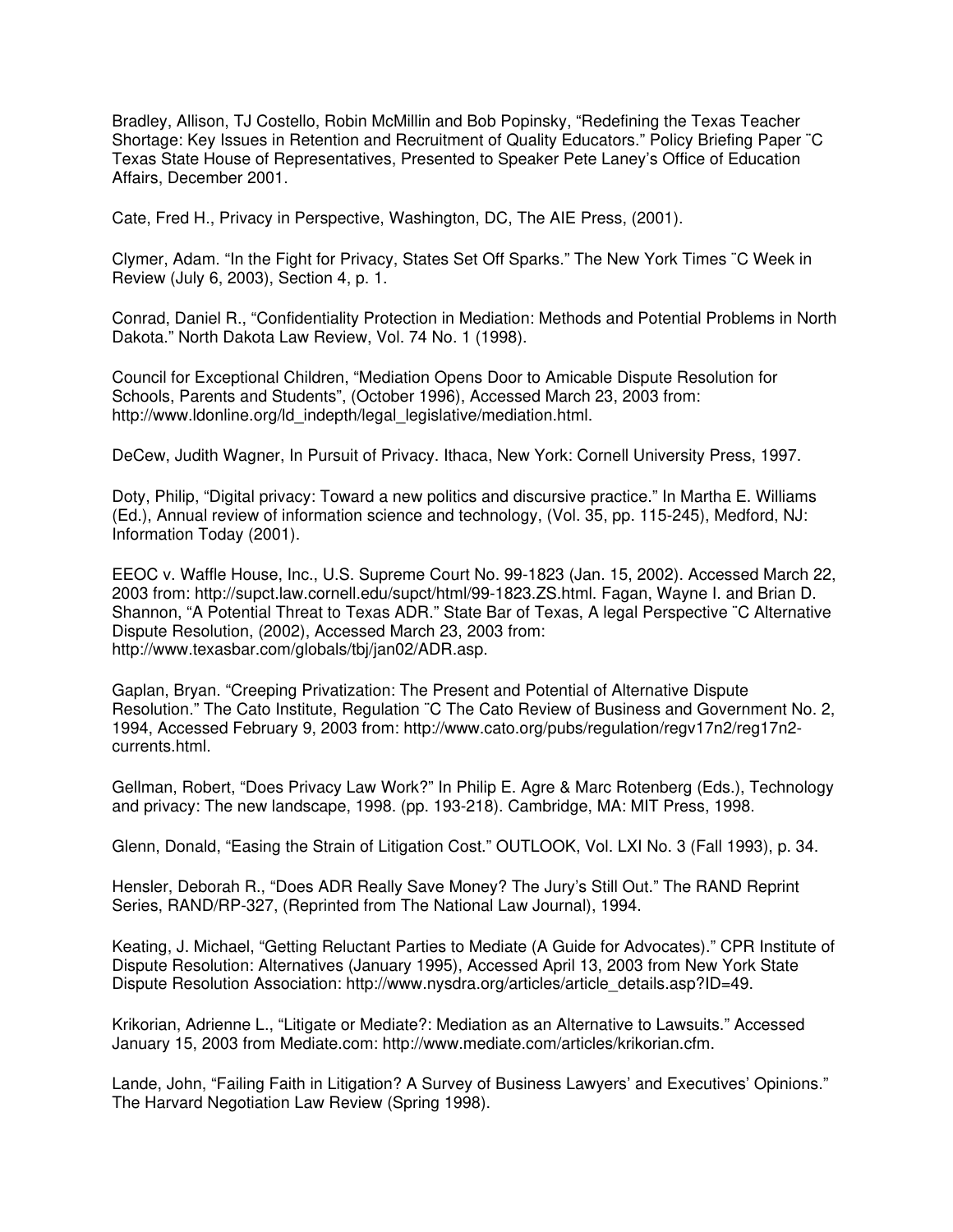Liptak, Adam. "In the Name of Security, Privacy for Me, Not Thee." The New York Times ¨C Week in Review (November 24, 2002), Section 4, p. 1.

Madison, James R. "California Supreme Court Upholds Confidentiality in Mediation." ADR Currents (September ¨C November 2001), p. 11.

Maharaj, Davan, "Tire Recall Fuels Drive to Bar Secret Settlements." The Los Angeles Times (September 10, 2000), p. A-1, Accessed July 26, 2003 from: http://web2.infotrac.galegroup.com/itw/infomark/141/755/39044538w2/purl=rc1\_SP00\_0\_CJ6512000 9&dyn=3!dgxrn\_"News"\_1\_0\_CJ65120009?sw\_aep=txshracd2598.

Mitra, Vanessa. "For the Public's Eyes Only: Who Has the Right to Know?" Professional Report, Lyndon B. Johnson School of Public Affairs, The University of Texas at Austin, May 2001.

North Carolina Ad Hoc Dispute Resolution Task Force. Report of the Ad Hoc Dispute Resolution Task Force (May 22, 2000), Accessed January 15, 2003 from: http://www.comp.state.nc.us/ncic/pages/taskforce.htm.

North Dakota ¨C Office of Administrative Hearings, "Mediation." Accessed April 13, 2003 from: http://www.state.nd.us/oah//Mediation.HTM.

Posner, Richard A., The Economics of Justice., Cambridge, Massachusetts: Harvard University Press (1981a).

Posner, Richard A., "The Economics of Privacy." The American Economic Review, Vol. 71, No. 2 (May 1981b), pp. 405-409. Accessed January 6, 2003 from J-stor: http://links.jstor.org/sici?sici=0002-8282%28198105%2971%3A2%3C405%3ATEOP%3E2.0.CO%3B2-A.

Privacy Journal, "Should All Court Papers Be Posted on Web Sites?" Privacy Journal (January 2003), p. 3.

Rubin, Paul H, and Thomas M. Lenard, Privacy and the Commercial Use of Personal Information, Norwell, Massachusetts: Kluwer Academic Publishers (2002).

Samarajiva, Rohan. "Interactivity as though privacy mattered." In Philip E. Agre & Marc Rotenberg (Eds.), Technology and privacy: The new landscape, 1998. (pp. 277-309). Cambridge, MA: MIT Press, (1998).

Schwartz, John. "Guarding Privacy: Tricky Task for Consumers." The New York Times (October 17, 2002b), p. A1.

Shane, Michael B., "Creating Currency in Mediation", ADR Currents, (Spring 1997).

Sharp, Dennis. "The Many Faces of Mediation Confidentiality." Dispute Resolution Journal (November 1998), p. 56.

Stamato, Linda, "Dispute Resolution and the Glass Ceiling: Ending Sexual Discrimination at the Top." Dispute Resolution Journal, (February 2000).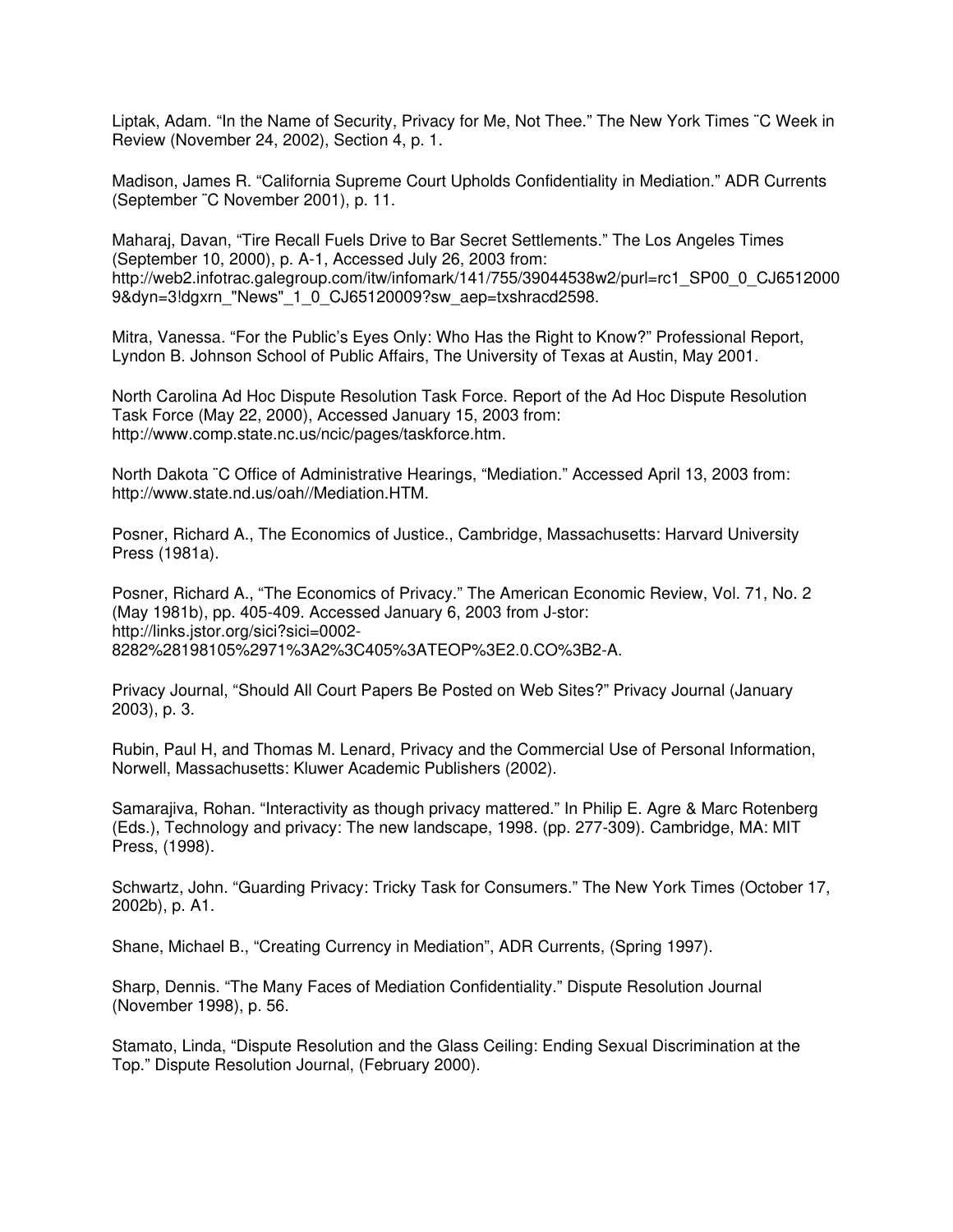Stong, Elizabeth, "The Uniform Mediation Act: An Opportunity to Enhance Confidentiality in Business Mediation." ADR Currents (June ¨C August 2002).

Texas Advisory Commission on Intergovernmental Relations. Privacy and Public Records, Jack A. Griesenbeck ¨C Chairman, Austin, Texas, February 1977.

Texas Senate Bill 694, 75th Legislature, Regular Session (1997).

Varian, Hal R. Economic Aspects of Personal Privacy, University of California at Berkeley, December 6, 1996, Accessed January 6, 2003 from http://www.sims.berkeley.edu/~hal/Papers/privacy/.

Warren, Samuel L. and Louis D. Brandeis. "The Right to Privacy." Harvard Law Review (December 15, 1890), Vol. IV, No. 5, Accessed January 6, 2003 from: http://www.lawrence.edu/fac/boardmaw/privacy\_brand\_warr2.html.

#### **End Notes**

1 For a comprehensive definition of mediation, see Appendix A.

2 For example, the Equal Employment Opportunity Commission's use of mediation cut its backlog of pending cases from 111,451 in 1995 to just over 52,000 in 1999 (Stamato, p. 29).

3Court-mandated mediation is implemented by a trial judge after a case has been filed. Mediators are typically court-chosen or recommended. Post-filing mediation takes place after a case has been filed and the parties agree to utilize an outside mediation service while the case is making its way through the legal system. Pre-litigation mediation occurs before any papers have been filed with a court.

4 Economic savings might include opportunity costs associated with time spent in a deposition, client relationships saved, retained employees, and lower direct payments to attorneys.

5 Confidentiality is defined as privacy within the legal system. In other words, one's privacy during a lawsuit or other legal proceeding is based on the amount of confidentiality that exists.

6 Conrad continues by noting that the flow of information will be enhanced when parties are assured that what is discussed in mediation will remain confidential and will not be used later against the parties. In NLRB v Macaluso, the 9th Circuit Court noted that "parties involved in mediation sessions must have the confidence that information disclosed will not subsequently be divulged, voluntarily or by compulsion… The complete exclusion of mediator testimony is necessary to the preservation of an effective system of labor mediation."

7 The court system offers no real ADR option for criminal matters. In some very rare situations, however, the use of Restorative Justice Processes takes place for juvenile and young adult offenders (Flemming, Personnel Correspondence, July 11, 2003).

8 Employment mediation might follow this typical path. An employee is having a disagreement with her manager. Nothing illegal has taken place, but the employee feels uncomfortable with the manager's attentiveness. The manager has been asked to stop but disregards the request. The employee asks to implement the company's mediation program. The employee wants to keep her job; the company wants to retain both employees; all parties want to keep this incident from reaching